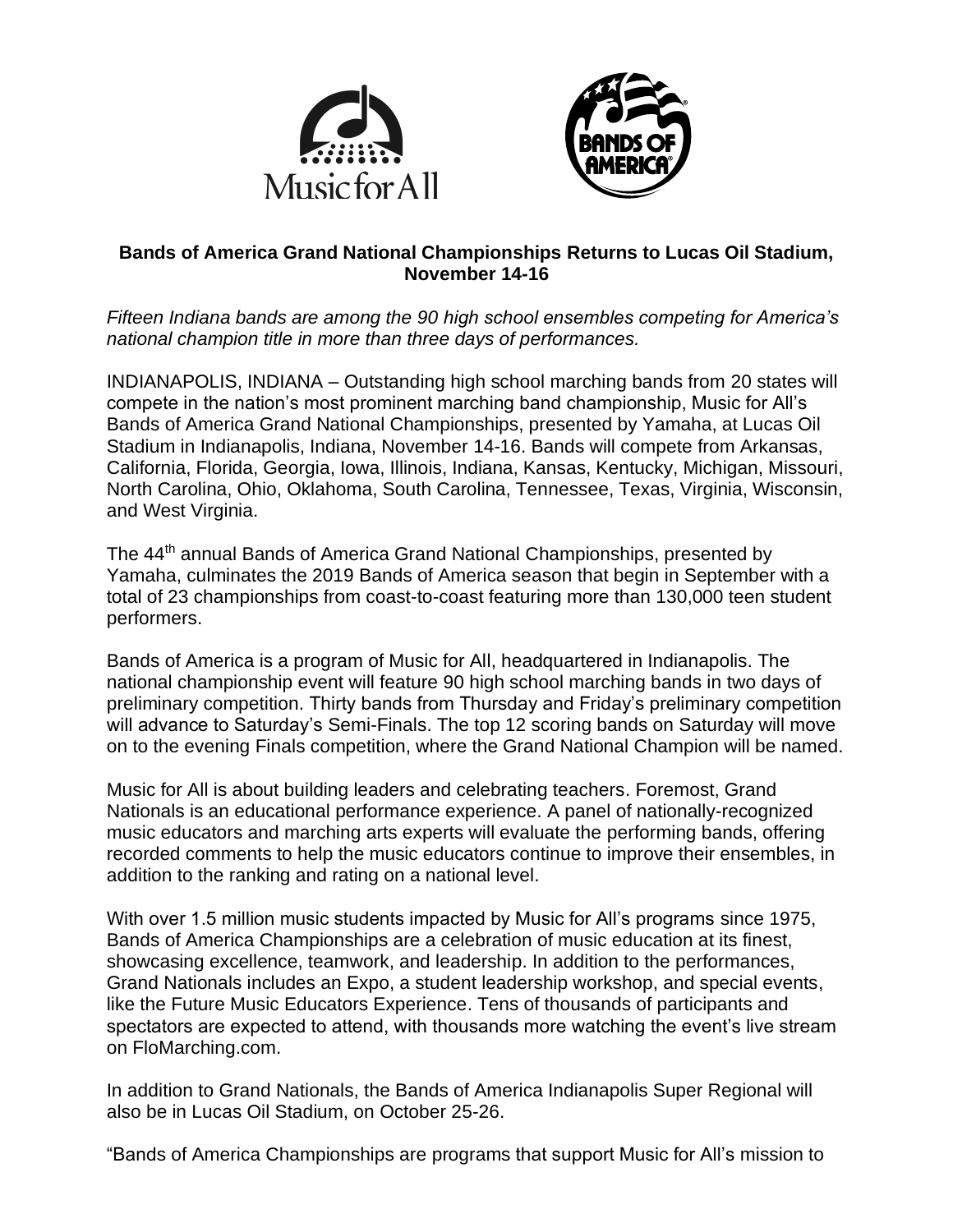create, provide, and expand positively life-changing experiences through music for all," according to Eric L. Martin, President and CEO of Music for All. "Active experiences in music and the arts are integral to providing students with a well-rounded education, and the Grand National Championships are a pinnacle experience for the bands. The performances of students at the Bands of America Grand Nationals showcase the results that come from the dedication and teamwork necessary for the achievement of excellence, on the performance field and in life beyond. Bands of America events advocate for maintaining and growing our national commitment to music and arts education, with the student performers making the case in the most visible, artistic, and entertaining way possible, something each and every American should witness and experience."

The Grand National Championships preliminary competition begins on Thursday, November 14th at 9:15 a.m. and will conclude at 10:00 p.m. The preliminary competition resumes on Friday November 15th at 8:00 a.m. and concludes at 8:00 p.m. with an exhibition performance by the Spartan Marching Band of Michigan State University, followed by the awards ceremony. Gates will open for the Semi-Finals competition on Saturday, November 16th at 6:30 a.m. with performances beginning at approximately 7:00 a.m., and will conclude at 5:30 p.m. Gates open for the Finals competition on Saturday, November 16th at 6:30 p.m. with performances beginning at 8:00 p.m. All times are tentative pending the final schedule of performing bands. Current times will be listed at marching.musicforall.org.

Fifteen Indiana bands, including Avon High School, Carmel High School, Center Grove High School, Columbus North High School, Fishers High School, Greenfield Central High School, Homestead High School, Ben Davis High School, Floyd Central High School, Lawrence Township, Lewis Cass High School, Brownsburg High School, East Central High School, Lake Central High School, and Monrovia High School will compete in the Grand National Championships.

Paige's Music and Chops Percussion of Indianapolis is the Official Music Store of the event.

Four college bands will perform in exhibition: Texas A&M Fightin' Texas Aggie Band, Missouri State University Pride Band, Jacksonville State University Marching Southerners, and the University of North Alabama Pride of Dixie.

Friday evening's festivities will include the presentation of the Patrick John Hughes Parent/Booster Award, a national award honoring an outstanding band parent and supporter and named in honor of Louisville resident Patrick John Hughes, co-author with his son Patrick Henry of "I Am Potential." This year's Friday award ceremony will also include the first presentation of Music for All's newly-established President's Award, to Matthew B. Carter, Vice President of Destination Development, Executive Director, Music Crossroads, and former Chairman of the Board of Music for All; Michael Fox, former Lucas Oil Stadium Director and Indianapolis Motor Speedway Senior Director of Facilities and Planning; and Barney Levengood, former Executive Director of the Capitol Improvement Board in Indianapolis.

Tickets are available for the Grand National Championships at Ticketmaster.com, Ticketmaster by phone and at the Lucas Oil Stadium ticket office. Tickets for the four days of events range from \$15 to \$135. See all ticket prices at marching.musicforall.org. Children ages 10 and under are free for general admission seats. A \$5 off any general admission ticket (individual Preliminaries and Semi-Finals) discount will be available at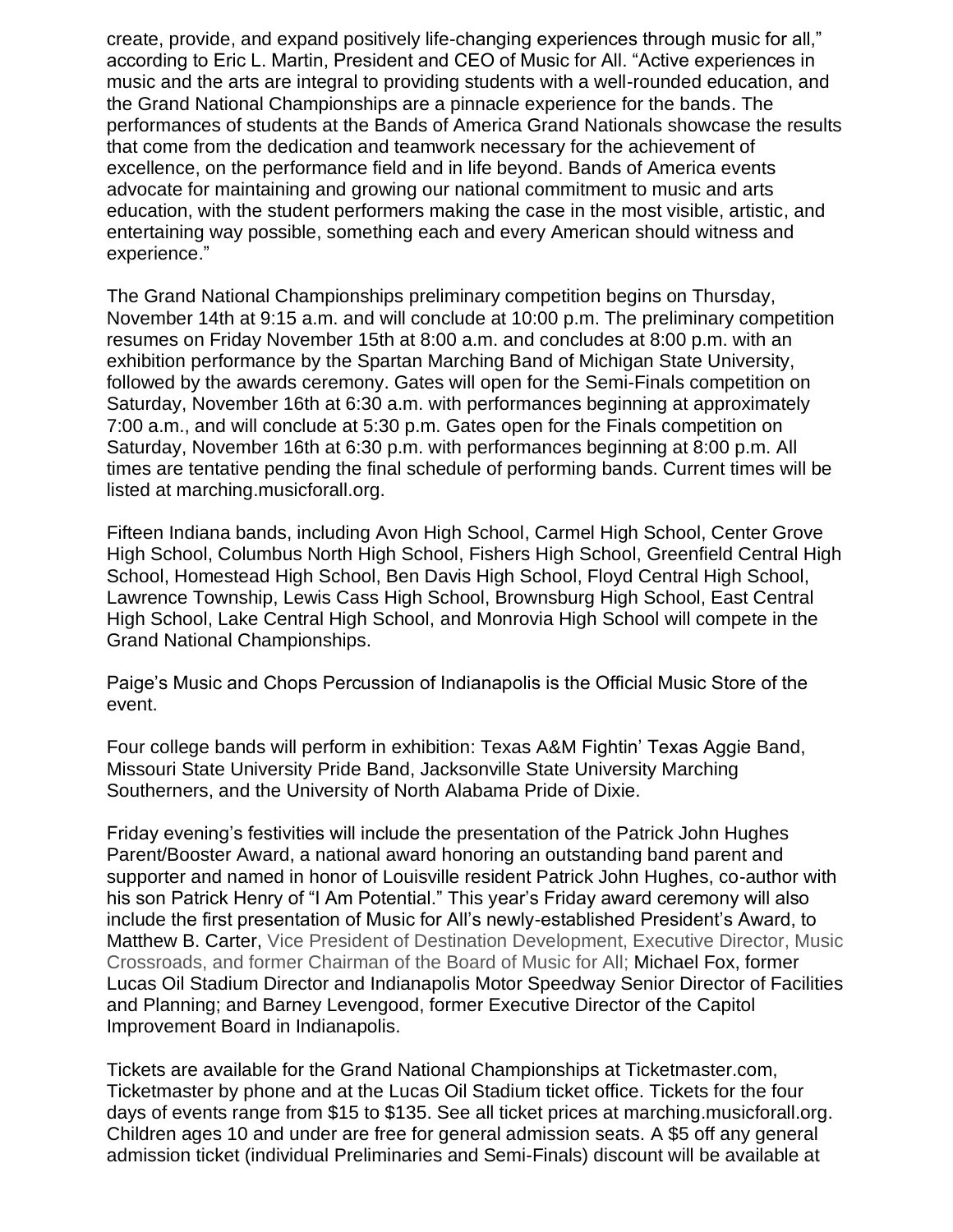the gate for college students with an ID, spectators 11-18 years of age, military members and spouses (military ID required), and spectators age 62 and over.

## **About Music for All**

Since 1975, Music for All has been a destination and set the standard for scholastic music ensemble performance and music education advocacy. As a 501(c)(3) nonprofit educational organization, Music for All's mission is to create, provide, and expand positively life-changing experiences through music for all. Music for All's vision is to be a catalyst to ensure that every child in America has access and opportunity for active music making in his or her scholastic environment. Music for All's advocacy efforts inspire and develop models and strategies for successful music programs, through programs like its Advocacy in Action Awards, the I-65 Corridor Project, and support of Indianapolis Public Schools, the Central Indiana Track Show Association, and Indiana State Fair Band Day, and programs like United Sound and Be Part of the Music. Music for All's programs include more than 45 annual events, including the Bands of America Grand National Championships and Regional Championships for marching bands; the Music for All Summer Symposium camp for students and teachers; the Music for All National Festival for bands, orchestras, choirs, percussion and chamber ensembles; Affiliate Regional Music Festivals held across America; and national student honor ensembles including the Bands of America Honor Band that will march for the fifth time in the Rose Parade® in 2021.

## **Sponsor Information**

Music for All efforts are supported through sponsorships, including current partnerships with National Presenting Sponsor: Yamaha Corporation of America; Official Uniform Sponsor: Fred J. Miller, Inc.; Official Student Travel Partner: Music Travel Consultants; Official Spirit Wear Sponsor: PepWear; Official Performance Equipment Sponsor: Wenger Corporation; Corporate Sponsors: Ball State University, Visit Indy and the City of Indianapolis, and Strategic Advocacy Partner: NAMM; Associate Sponsors: BAND the mobile app, DANSR, Director's Showcase International, FloMarching, REMO, ScholarshipAuditions.com, Woodwind & Brasswind. Music for All is also supported by the Indiana Arts Commission and the National Endowment for the Arts, a federal agency; the Arts Council of Indianapolis and the City of Indianapolis; Ball Brothers Foundation; Lilly Endowment Inc.; George and Frances Ball Foundation; Allen Whitehill Clowes Charitable Foundation, Inc.; CMA Foundation; Central Indiana Community Foundation, Nicholas H. Noyes, Jr., Memorial Foundation, Inc.; and Arthur Jordan Foundation.